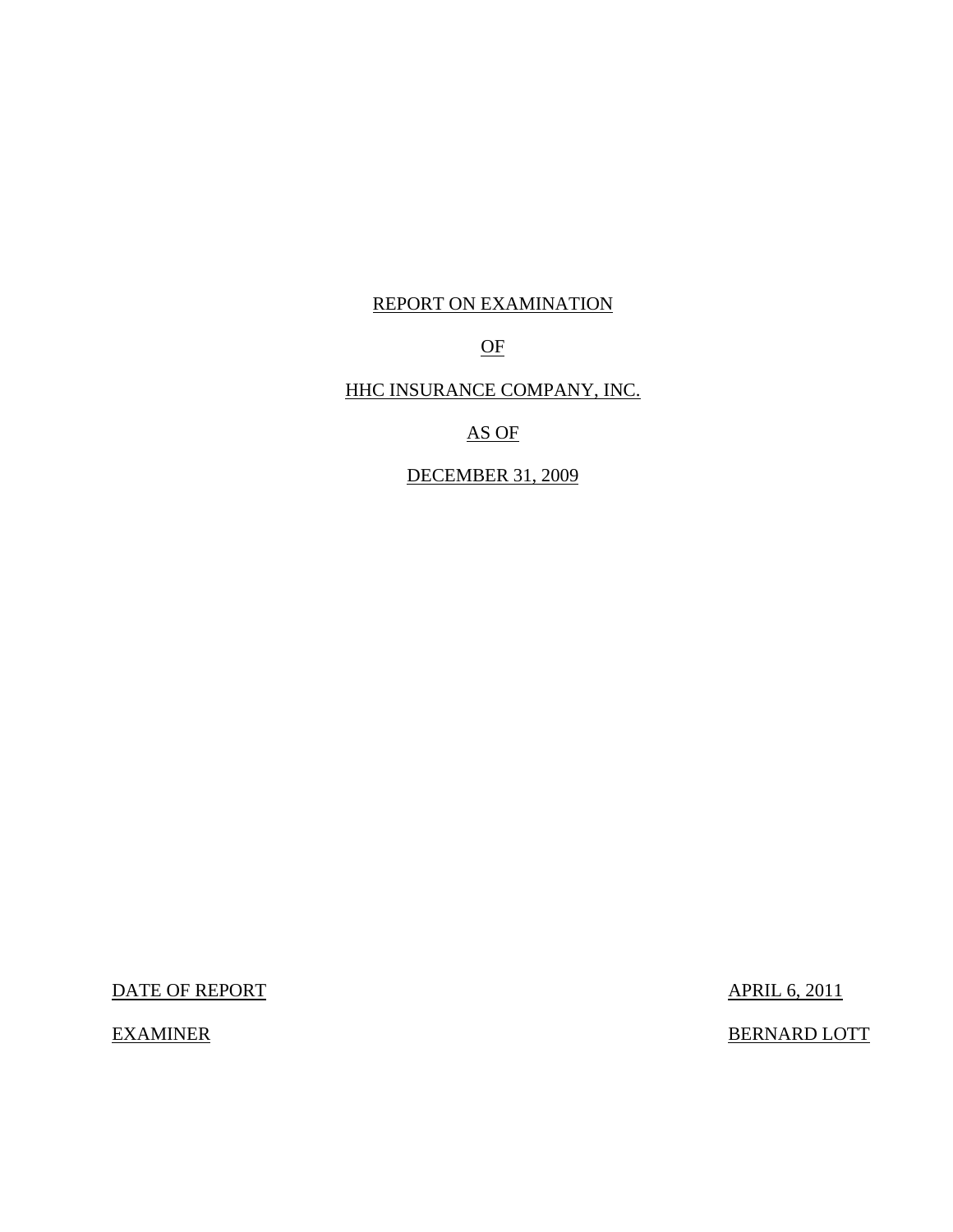# TABLE OF CONTENTS

| <b>ITEM</b>    |                                                    | PAGE NO.                                        |
|----------------|----------------------------------------------------|-------------------------------------------------|
| 1.             | Scope of examination                               | $\overline{2}$                                  |
| 2.             | Description of Company                             | $\overline{2}$                                  |
| A.             | Articles of incorporation                          | $\overline{2}$                                  |
| <b>B.</b>      | By-laws                                            |                                                 |
| C <sub>1</sub> | Capital structure                                  |                                                 |
| D.             | Corporate records                                  | $\begin{array}{c} 2 \\ 2 \\ 3 \\ 3 \end{array}$ |
| E.             | Reinsurance                                        |                                                 |
| F.             | Management and control                             | $\overline{4}$                                  |
| G.             | Certified public accountant and actuarial services | 6                                               |
| H.             | Growth of the company                              | 6                                               |
| 3.             | <b>Financial statements</b>                        | $\overline{7}$                                  |
| A <sub>1</sub> | <b>Balance</b> sheet                               | 7                                               |
| <b>B.</b>      | Statement of income                                | 8                                               |
| 4.             | Losses and loss adjustment expenses                | 8                                               |
| 5.             | Article 70 compliance                              | 9                                               |
| 6.             | Organizational structure                           | 9                                               |
| 7.             | Insurance program                                  | 9                                               |
| 8.             | Summary of comments and recommendations            | 10                                              |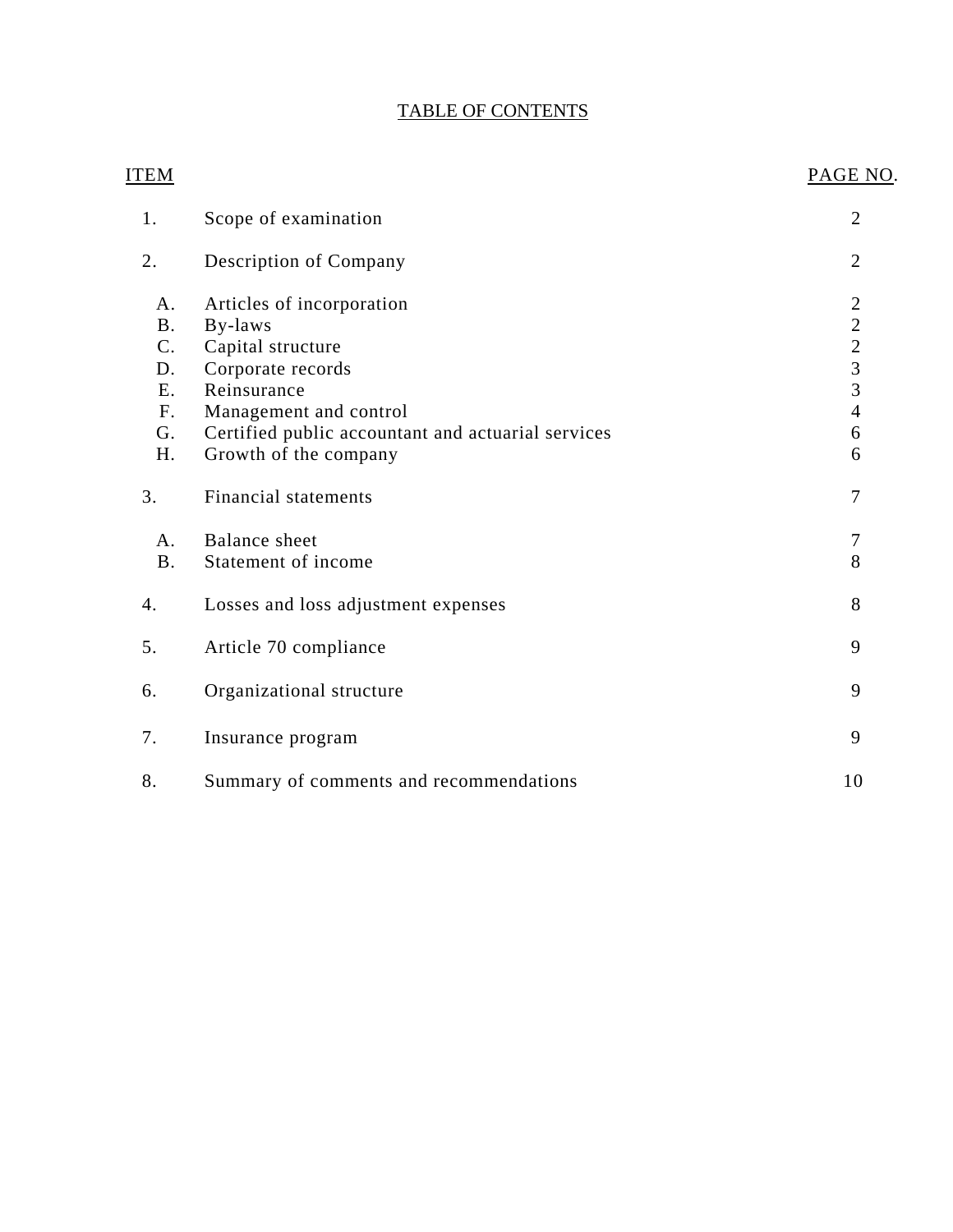

STATE OF NEW YORK INSURANCE DEPARTMENT 25 BEAVER STREET NEW YORK, NEW YORK 10004

April 6, 2011

Honorable James J. Wrynn Superintendent of Insurance Albany, New York 12257

Sir:

Pursuant to the requirements of the New York Insurance Law, and in compliance with the instructions contained in Appointment Number 30610 dated October 6, 2010, attached hereto, I have made an examination into the condition and affairs of HHC Insurance Company, Inc. as of December 31, 2009, and respectfully submit the following report thereon.

 Wherever the designation "Captive" or "HHC" appears herein without qualification, it should be understood to refer to HHC Insurance Company, Inc.

Wherever the designation "NYCHHC" appears herein without qualification, it should be understood to refer to the New York City Health and Hospital Corporation.

Wherever the designation "Department" appears herein without qualification, it should be understood to mean the State of New York Insurance Department.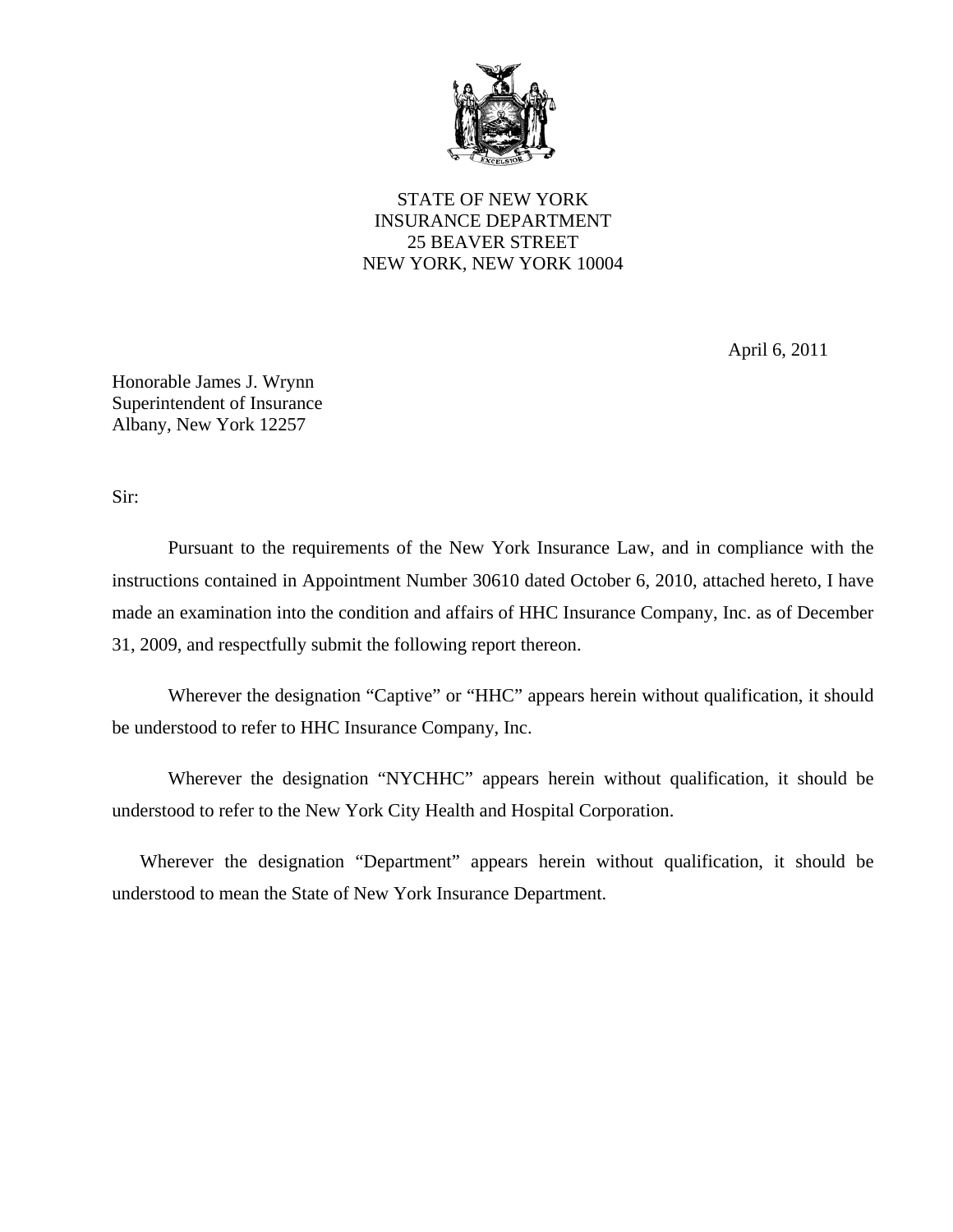#### 1. **SCOPE OF EXAMINATION**

<span id="page-3-0"></span>The examination covered the period from the Captive's licensing on December 15, 2004 through December 31, 2009. The examination comprised a verification of assets and liabilities as of December 31, 2009. This included a review of income, disbursements and company records deemed necessary to accomplish such analysis or verification and utilized, to the extent considered appropriate, work performed by the Captive's independent certified public accountants ("CPA") and its opining actuary.

The report is submitted on an "exception" basis. Comments and recommendations are limited to those items requiring financial adjustment, procedural recommendations, or instances where the Captive was not conforming with the application submitted to the Department or Article 70 of the New York Insurance Law.

#### **2. DESCRIPTION OF COMPANY**

HHC is a not-for-profit pure captive insurance company, which is a wholly owned subsidiary of NYCHHC. It is a blended component unit which was incorporated on July 2, 2003, and commenced business on December 15, 2004, under the laws of New York State. The Captive, established as a mutual insurer, was formed for the sole purpose of providing NYCHHC's attending physicians with professional liability (medical malpractice) insurance coverage.

# A. Articles of Incorporation

The Company is organized to transact the kinds of insurance specified in Section 7003 of the New York Insurance Law, subject at all times to the limitations on the business of a pure captive insurance company set forth in Article 70.

B. By-Laws

The Captive appears, in all material respects, to be in compliance with its by-laws.

# C. Capital Structure

HHC is a pure captive insurance company which was incorporated as a mutual insurer. Pursuant to Section 7004(a)(2) of the New York Insurance Law it is required to possess, and thereafter maintain, unimpaired paid-in-capital and surplus of not less than \$250,000, in order to be issued a license in New York. Based on the proposed program and anticipated losses, HHC was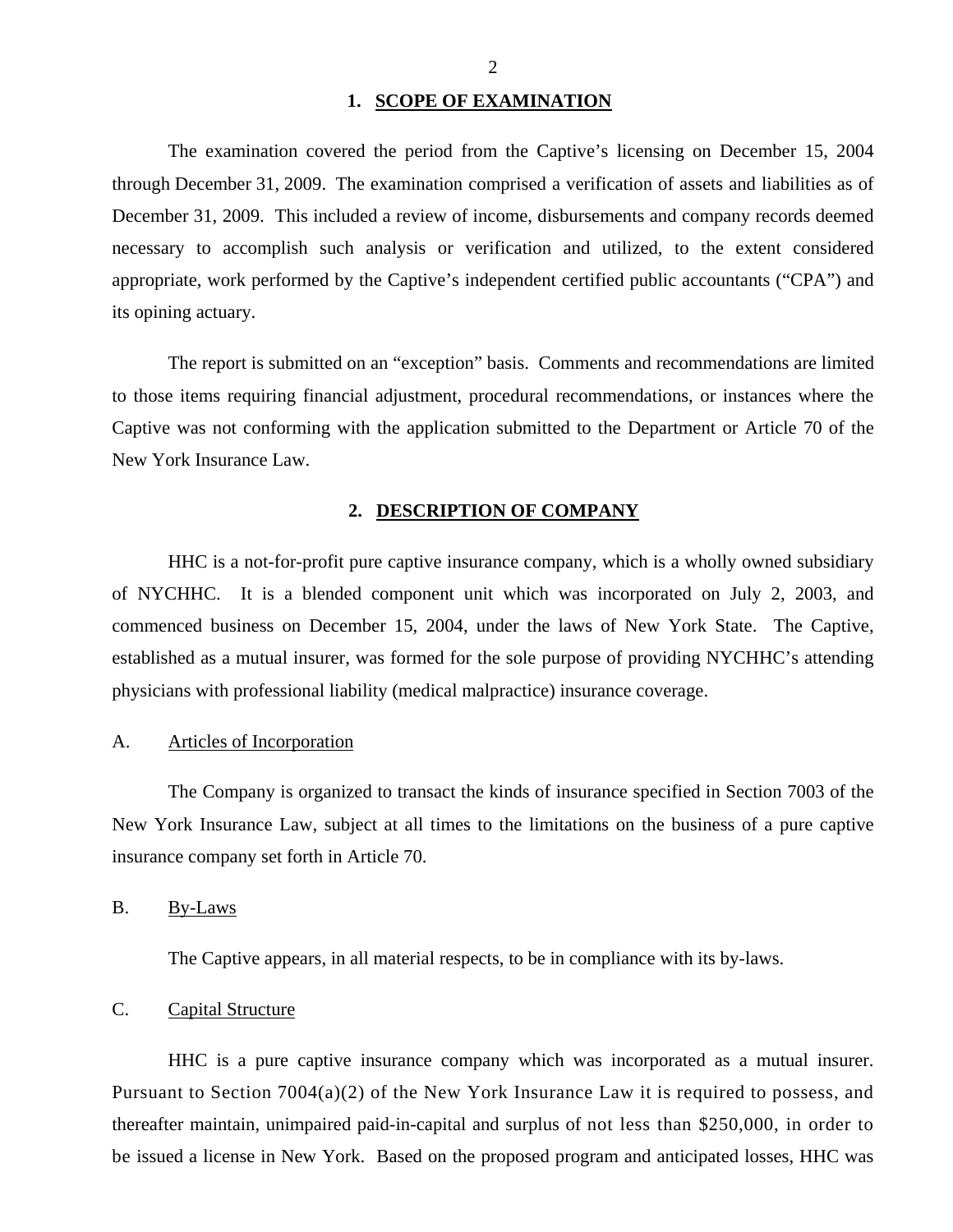<span id="page-4-0"></span>formed with a policyholder's surplus of \$2,000,000. The surplus was funded with a letter of credit. The Captive has maintained the initial paid in capital for each year covered by this examination. As of December 31, 2009, HHC's accumulated earnings totaled \$29,569,677.

#### D. Corporate Records

The corporate records reviewed appeared to be substantially accurate and complete in all material respects.

#### E. Reinsurance

Section 7011 of the New York Insurance Law prohibits captive insurers from joining, contributing financially, or receiving any benefit from any plan or pool. However, as a condition of licensing HHC as a captive insurer, the Department allowed NYCHHC to waive its rights to the protection afforded by Section 7011. NYCHHC agreed to the following waiver:

> "The HHC Insurance Company, Inc., a domiciled captive insurer, agrees to waive any and all rights or protections afforded by Section 7011 of the New York Insurance Law, which exempt it from participation in any plan, pool, association, guaranty or insolvency fund in this state related in any way to the Hospital Excess Liability Pool. Therefore, the captive insurance company and/or its insured or its parent or affiliated company will join and contribute financially to any such plan, pool, association, guaranty or insolvency fund for claims arising out of the operations of the captive insurance company."

HHC does not cede business to any other insurer. The Captive assumes business only from the New York Medical Malpractice Insurance Plan ("MMIP"). MMIP, established by New York Insurance Department Regulation 170, operates as a medical malpractice insurance pool. MMIP provides for the equitable distribution of eligible health care providers and facilities that are unable to obtain insurance in the voluntary market, to authorized medical malpractice insurers. All licensed insurers writing medical malpractice in New York State are required to participate in MMIP. MMIP is administered by the Medical Liability Mutual Insurance Company and is funded by all medical malpractice insurers, on a pro rata basis, based on their share of the medical malpractice insurance market.

Subsequent to the licensing of HHC no other captive insurer shall be allowed to participate in MMIP. The Office of General Counsel issued an opinion on October 29, 2007, stating the Department's current position on this matter.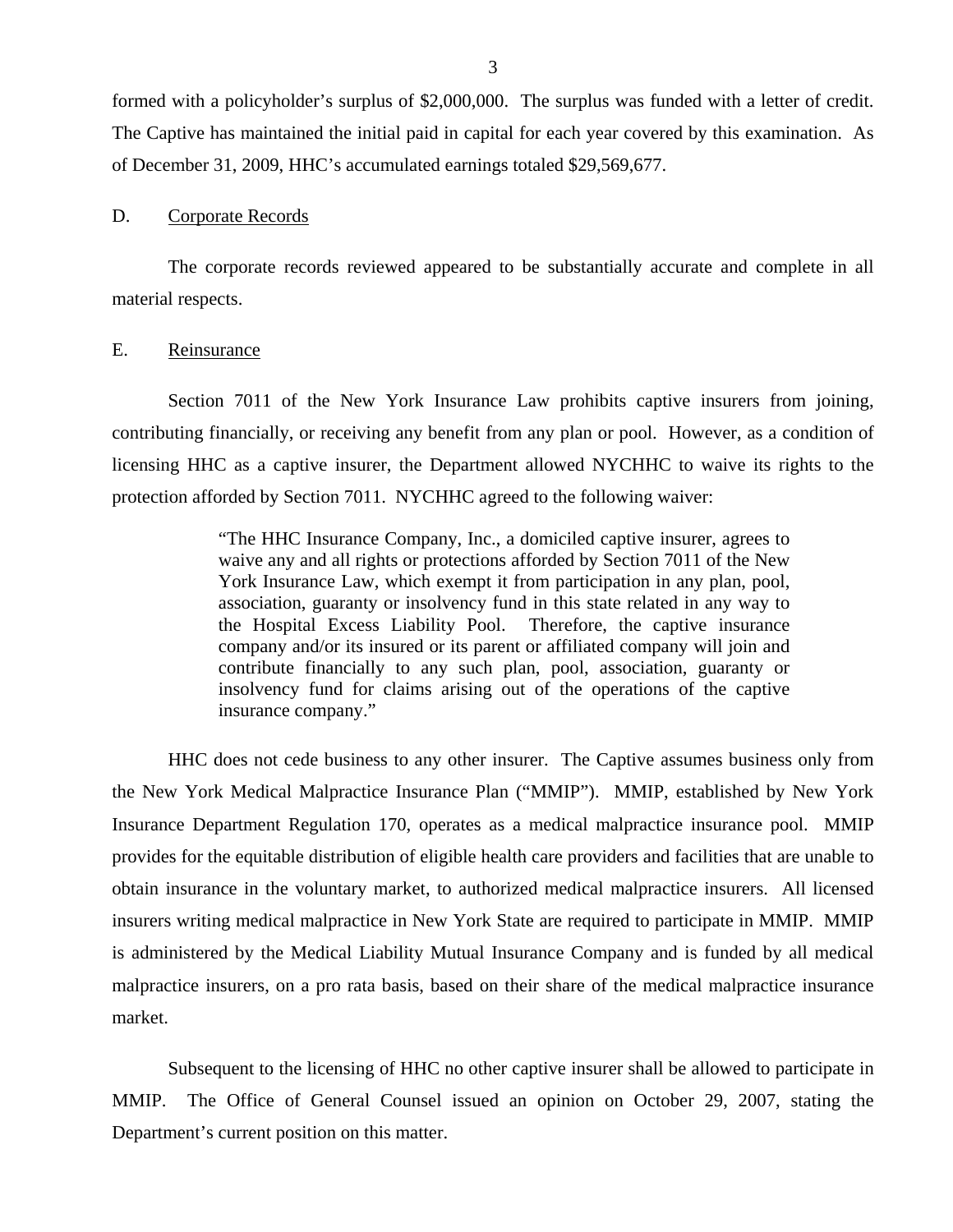#### <span id="page-5-0"></span>F. Management and Control

#### (i) Captive Manager

The Captive is managed by Aon Insurance Managers (USA) Inc. ("AON"), the captive management arm of the Aon Corporation, an insurance consultant licensed by the Department. Aon is a sub-contractor on an agreement between NYCHHC and Sedgwick Claims Management Services, Inc. ("Sedgwick CMS"), a third party administrator with expertise in claims and risk management services in connection with medical malpractice claims. Through this agreement Sedgwick CMS retained Aon as a sub-contractor, to provide management services for HHC. As the captive manager, Aon provides financial and insurance services, which include:

- Preparation of all interim and year-end financial statements.
- Providing detailed supporting schedules and comparative data analysis.
- Maintaining all required books and records.
- Monitoring investments and investment income.
- Liaising with risk management and claims consultants to establish claims reporting procedures and maintenance.

Aon also provides treasury, corporate and regulatory services to the Captive, pursuant to the agreement.

#### (ii) Board of Directors

NYCHHC's board of directors retains certain "reserved powers" over the affairs of HHC. These powers include, but are not limited to, being the sole power with respect to electing and moving members of HHC's board and selling, transferring or otherwise disposing of all or substantially all of the Captive's assets.

HHC's board of directors has the authority and responsibility for the general management, control and supervision of the Captive's affairs. At December 31, 2009, the board of directors was comprised of the following members:

| Name and Residence   | <b>Principal Business Affiliation</b>  |
|----------------------|----------------------------------------|
| Alan Aviles          | President and Chief Executive Officer, |
| Brooklyn, NY         | NYC Health and Hospital Corporation    |
| <b>Richard Levey</b> | General Counsel,                       |
| New York, NY         | NYC Health and Hospital Corporation    |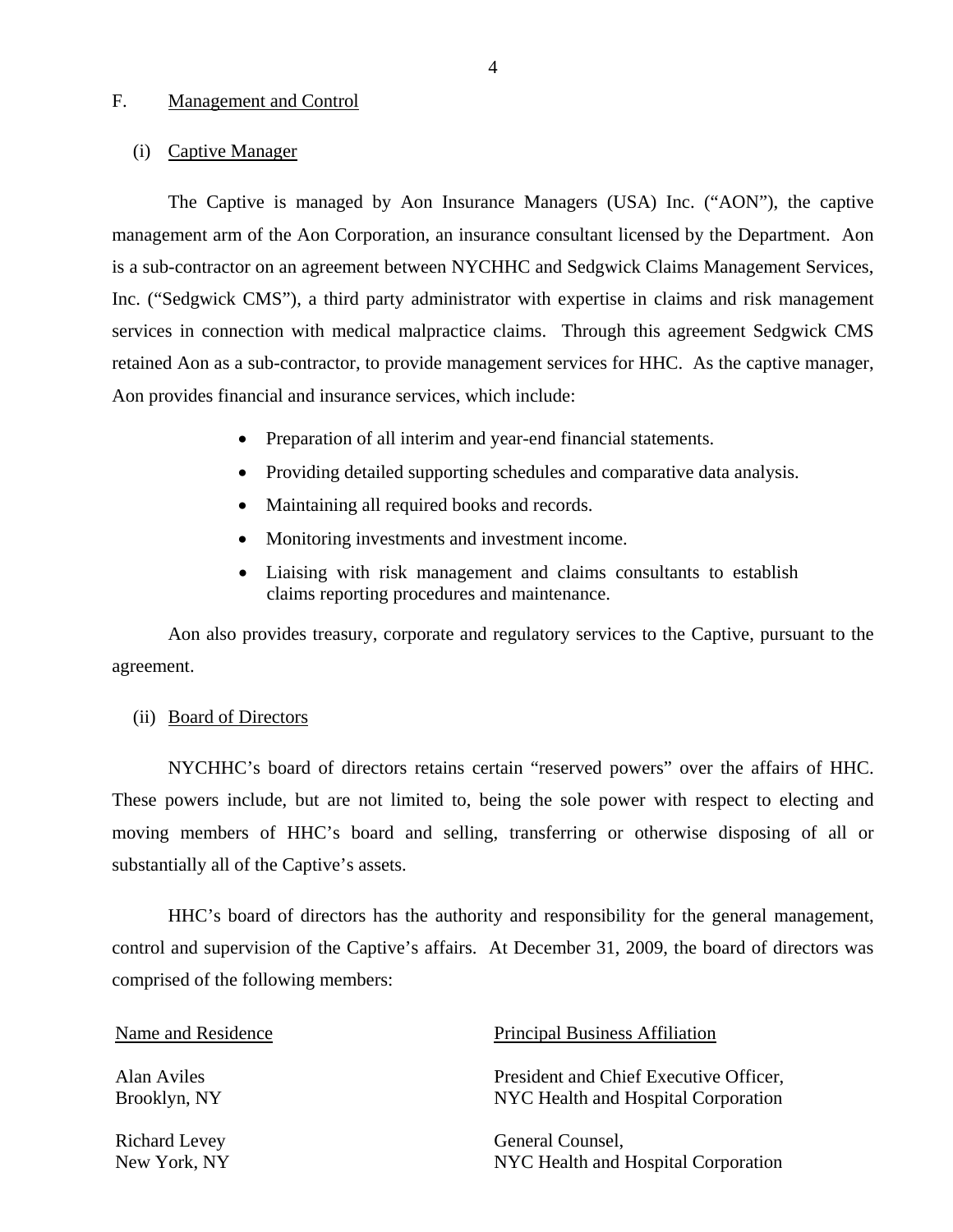| Name and Residence                          | <b>Principal Business Affiliation</b>                                                           |
|---------------------------------------------|-------------------------------------------------------------------------------------------------|
| Ramanathan. Raju, M.D.<br>Staten Island, NY | Executive Vice President and Chief<br>Operating Officer,<br>NYC Health and Hospital Corporation |
| Bernard Rosen,                              | Financial Consultant,                                                                           |
| Rego Park, NY                               | <b>Metropolitan Transportation Authority</b>                                                    |
| Marlene Zaurack,                            | Chief Financial Officer,                                                                        |
| Brooklyn, NY                                | NYC Health and Hospital Corporation                                                             |

5

The Captive's by-laws state that the board shall hold a regular meeting annually. The examination found that HHC's board met five times during the period covered by this examination and was in compliance with its by-laws. A review of the minutes of these meetings indicated that they were generally well attended and that each member had an acceptable record of attendance for all meetings for which they were eligible to attend with the exception of Marlene Zurack. Ms. Zurack attended only one of the five meetings held.

Members of the board have a fiduciary responsibility and must evince an ongoing interest in the affairs of the insurer. It is essential that board members attend meetings consistently and set forth their views on relevant matters so that the board may reach appropriate decisions. Individuals who fail to attend at least one-half of the regular meetings do not fulfill such criteria. It is recommended that board members who are unable or unwilling to attend meetings consistently should resign or be replaced.

# **Officers**

The board of directors may elect such officers as it decides are necessary for the conduct of business. HHC's by-laws state that the officers of the Captive's shall be a President, Vice-President, Secretary, Treasurer, Executive Director and such other officers as the board may determine.

The following are the officers of the captive as of December 31, 2009:

Name Title

Richard Levy Secretary Marlene Zurack Treasurer

Alan Aviles President and Chief Executive Officer Ramanathan Raju, M.D. Executive Vice President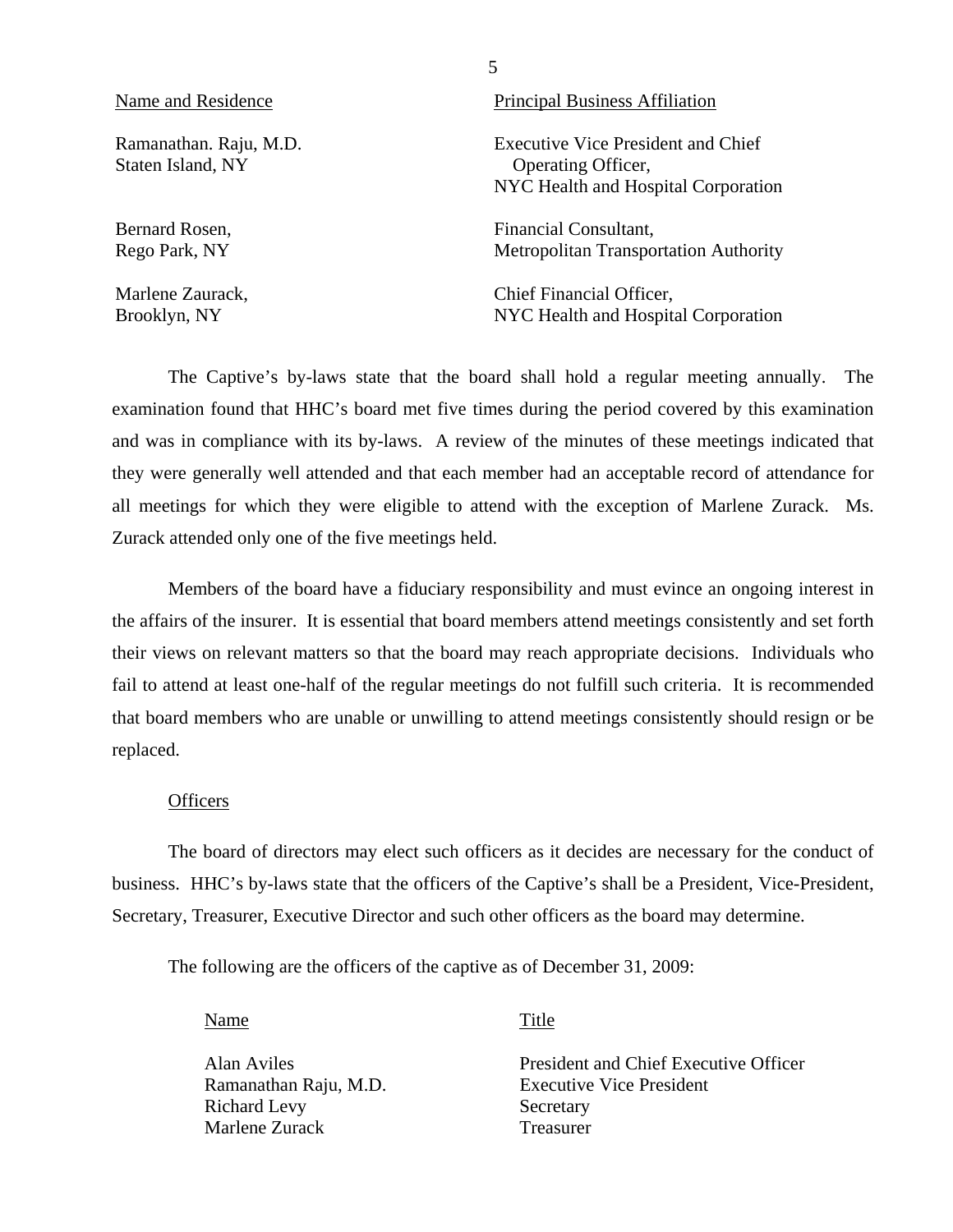# G. Certified Public Accountant and Actuarial Services

The Captive was audited by the independent CPA firm KPMG LLP, 345 Park Avenue, New York, NY 10154, for the years covered by this examination. HHC's opining actuary as of December 31, 2009, was from Aon Risk Consultants, Inc., 555 Lancaster Avenue, Radnor, PA 19087.

# H. Growth of Company

The following schedule sets forth the Captive's significant summary financial information for the period covered by this examination:

| Year | <b>Net Premiums</b><br>Earned | <b>Net</b><br>Income | Assets       | Shareholders'<br><b>Equity</b> |
|------|-------------------------------|----------------------|--------------|--------------------------------|
| 2005 | \$6,800,000                   | \$5,687,442          | \$9,066,800  | \$7,687,442                    |
| 2006 | \$12,400,000                  | $$$ (3,974,866)      | \$21,450,000 | \$3,712,576                    |
| 2007 | \$17,245,741                  | \$15,339,246         | \$40,204,523 | \$19,041,73                    |
| 2008 | \$12,661,010                  | \$7,770,276          | \$52,829,189 | \$29,812,007                   |
| 2009 | \$13,073,955                  | 4,757,607            | \$65,782,353 | \$29,569,353                   |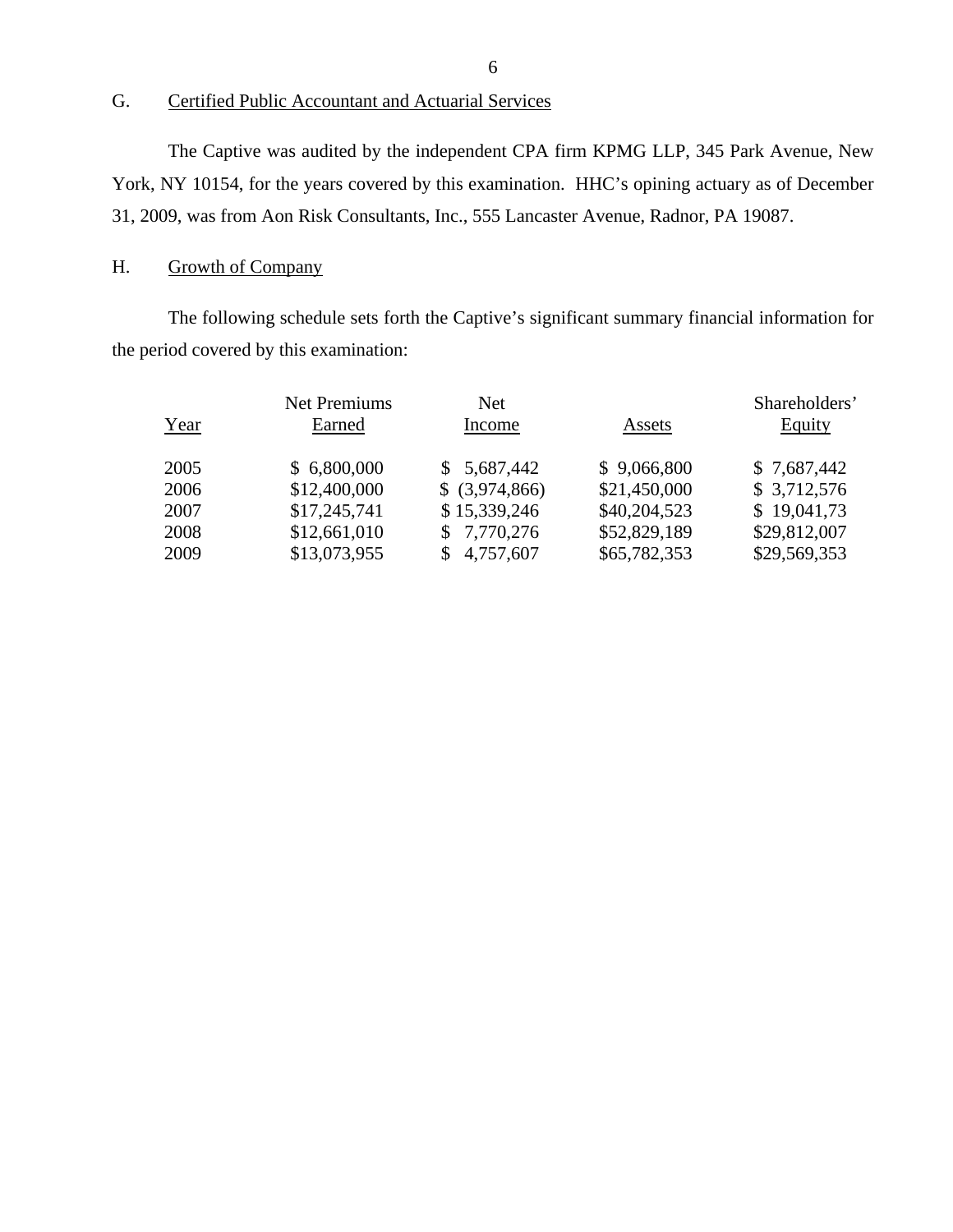# **3. FINANCIAL STATEMENTS**

The financial statements of the Captive have been prepared in conformity with accounting principles prescribed and permitted by the New York State Insurance Department. The financial position of the Captive, as presented below, was accepted by the Department. HHC's independent accounting firm, KPMG LLP, concluded that the following statutory financial statements presented fairly, in all material respects, the Captive's assets, liabilities and surplus and the results of its operations as of December 31, 2009:

# A. Balance Sheet

# BALANCE SHEET AS OF DECEMBER 31, 2009

#### **Assets**

| Investment in and advances to affiliates accrued<br>Net receivable due from MMIP |              | \$61,700,000        |
|----------------------------------------------------------------------------------|--------------|---------------------|
| Accounts receivable                                                              |              | 2,082,353<br>44,794 |
| <b>Total assets</b>                                                              |              | \$63,827,147        |
|                                                                                  |              |                     |
| <b>Liabilities and Shareholder's Equity</b>                                      |              |                     |
| Liabilities                                                                      |              |                     |
| Losses                                                                           |              | \$30,667,790        |
| Loss adjustment expenses                                                         |              | 560,445             |
| Unearned premium                                                                 |              | 360,715             |
| Amount due to affiliates                                                         |              | 2,562,736           |
| Accounts payable                                                                 |              | 10,065              |
| Premium deficiency reserve                                                       |              | 95,719              |
| <b>Total liabilities</b>                                                         |              | \$34,257,470        |
| <b>Shareholder's Equity</b>                                                      |              |                     |
| Surplus (accumulated earnings)                                                   | \$29,569,677 |                     |
| Total shareholder's equity                                                       |              | 29,569,677          |
| Total liabilities and shareholders' equity                                       |              | <u>\$63,827,147</u> |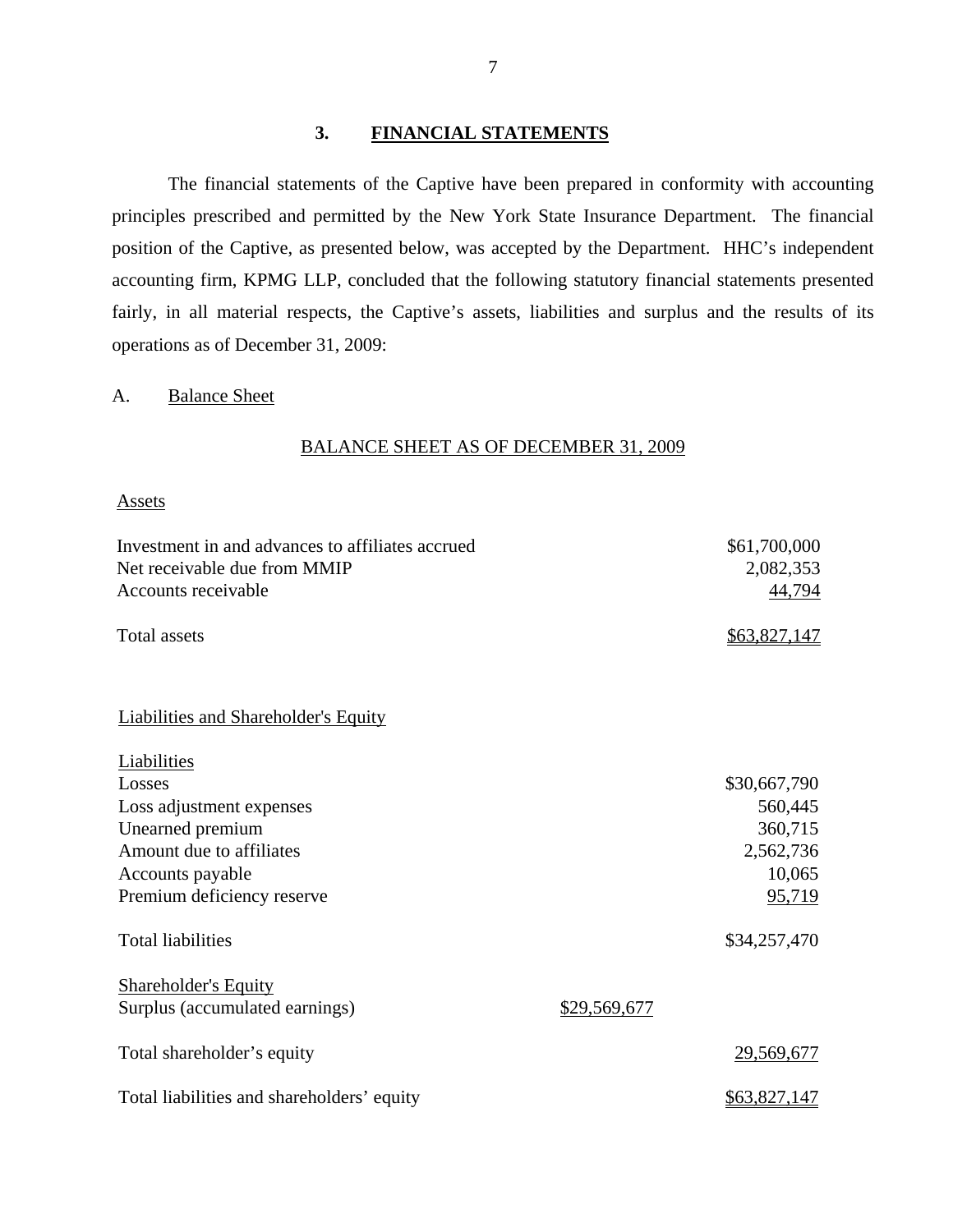#### <span id="page-9-0"></span>B. Statement of Income

#### STATEMENT OF INCOME FOR THE YEAR ENDED DECEMBER 31, 2009

| Underwriting income                                                                                                              |                                            |              |
|----------------------------------------------------------------------------------------------------------------------------------|--------------------------------------------|--------------|
| Net premiums earned                                                                                                              |                                            | \$13,073,955 |
| Deductions:                                                                                                                      |                                            |              |
| Net losses incurred<br>Net loss adjustments expenses incurred<br>Administrative expenses<br>Change in premium deficiency reserve | \$7,807,581<br>125,124<br>437,970<br>7,047 |              |
| Total underwriting deductions                                                                                                    |                                            | 8,377,772    |
| Net underwriting gain (loss)                                                                                                     |                                            | \$4,696,233  |
| <b>Investment</b> income                                                                                                         |                                            |              |
| Net investment income earned                                                                                                     | 61,437<br>\$                               |              |
| Net investment gain or (loss)                                                                                                    |                                            | 61,437       |
| Net income                                                                                                                       |                                            | \$4,757,670  |

# **4. LOSS AND LOSS ADJUSTMENT EXPENSES**

HHC provides claims-made physician's liability coverage to NYCHHC's attending physicians practicing in the areas of neurosurgery, obstetrics, and gynecology. As of December 31 2009, HHC reported a combined liability for unpaid loss and loss adjustment expenses ("LAE") of \$31,228,235 (\$28,360,000 net of losses and LAE related to MMIP). The Captive's opining actuary states the following in her "Statement of Actuarial Opinion:"

"In my opinion the Company's December 31, 2009 combined loss and loss adjustment expense reserves identified herein:

- Meet the requirement of the insurance laws of New York.
- Are computed in accordance with accepted loss reserving standards and principles.
- Make a reasonable provision for all unpaid loss and loss expense obligations of the Company under the terms of its policies and agreements…"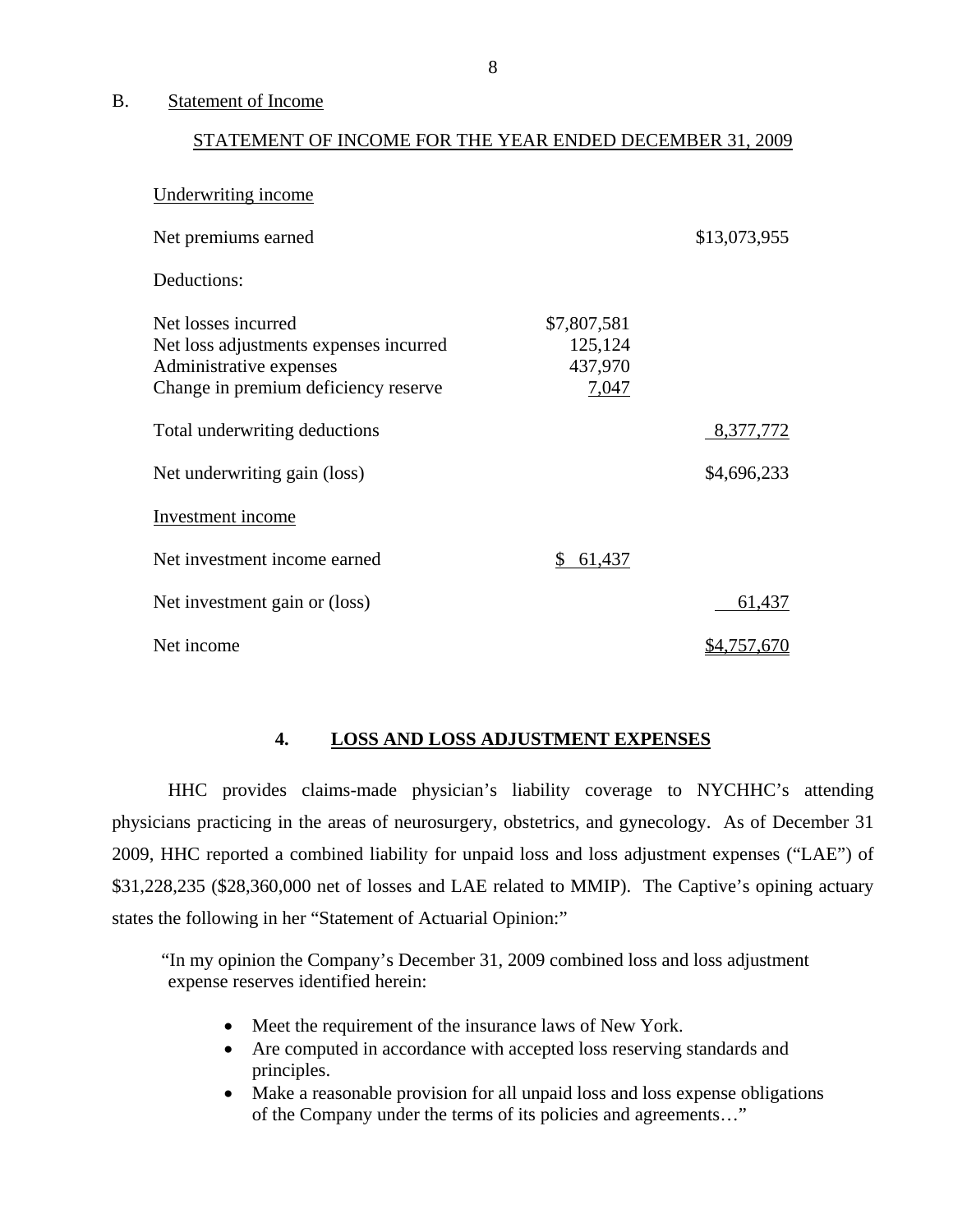<span id="page-10-0"></span>The actuary's report goes on to state that no opinion was expressed on the \$2,868,235 in unpaid losses and loss adjustment expenses relating to the Medical Malpractice Insurance Pool of New York State.

Based on the opinion of the opining actuary, no examination change will be made to the Captive's reported reserve for loss and loss adjustment expenses.

#### **5. ARTICLE 70 COMPLIANCE**

Article 70 of the New York State Insurance Law is the governing section of the law for the formation and continued operation of captive insurers in New York State. A review was performed to test the Captive's compliance with all applicable parts of Article 70. No significant areas of noncompliance were found.

# **6. ORGANIZATIONAL STRUCTURE**

The Captive is a blended component unit of the New York Health and Hospitals Corporation. It was formed as a pure captive insurance company and incorporated as a mutual insurer, with NYCHHC as its sole member.

#### **7. INSURANCE PROGRAM**

HHC provides professional liability insurance (medical malpractice), on a claims-made basis, to NYCHHC's attending physicians that are practicing in the areas of neurosurgery, obstetrics, and gynecology. Liability policies for eligible physicians provide coverage with limits up to \$1.3 million per occurrence and \$3.9 million in the aggregate. In addition HHC participates in the New York State Hospital Excess Liability Pool ("Pool"). The Pool offers physicians' affiliated with hospitals an additional layer of excess coverage up of \$1 million per occurrence and \$3 million in the aggregate. To the extent that NYCHHC's insured physicians have obtained such excess coverage from their affiliated hospitals, HHC provides the excess coverage and receives the premiums from the Pool. No additional cost for this excess coverage is incurred by either NYCHHC or its physicians.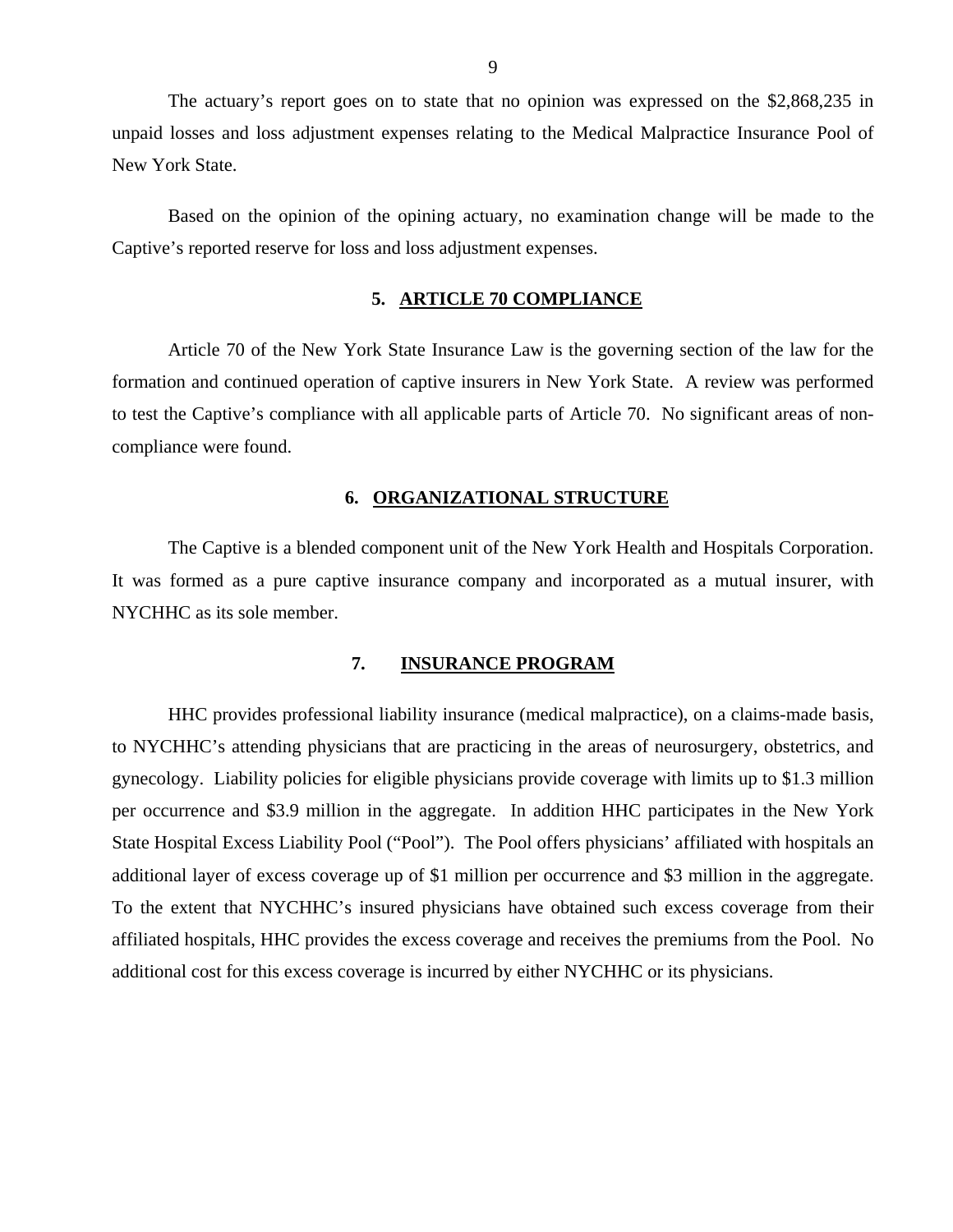# **8. SUMMARY OF COMMENTS AND RECOMMENDATIONS**

# <span id="page-11-0"></span>ITEM PAGE NO.

5

It is recommended that board members who are unable or unwilling to attend meetings consistently should resign or be replaced.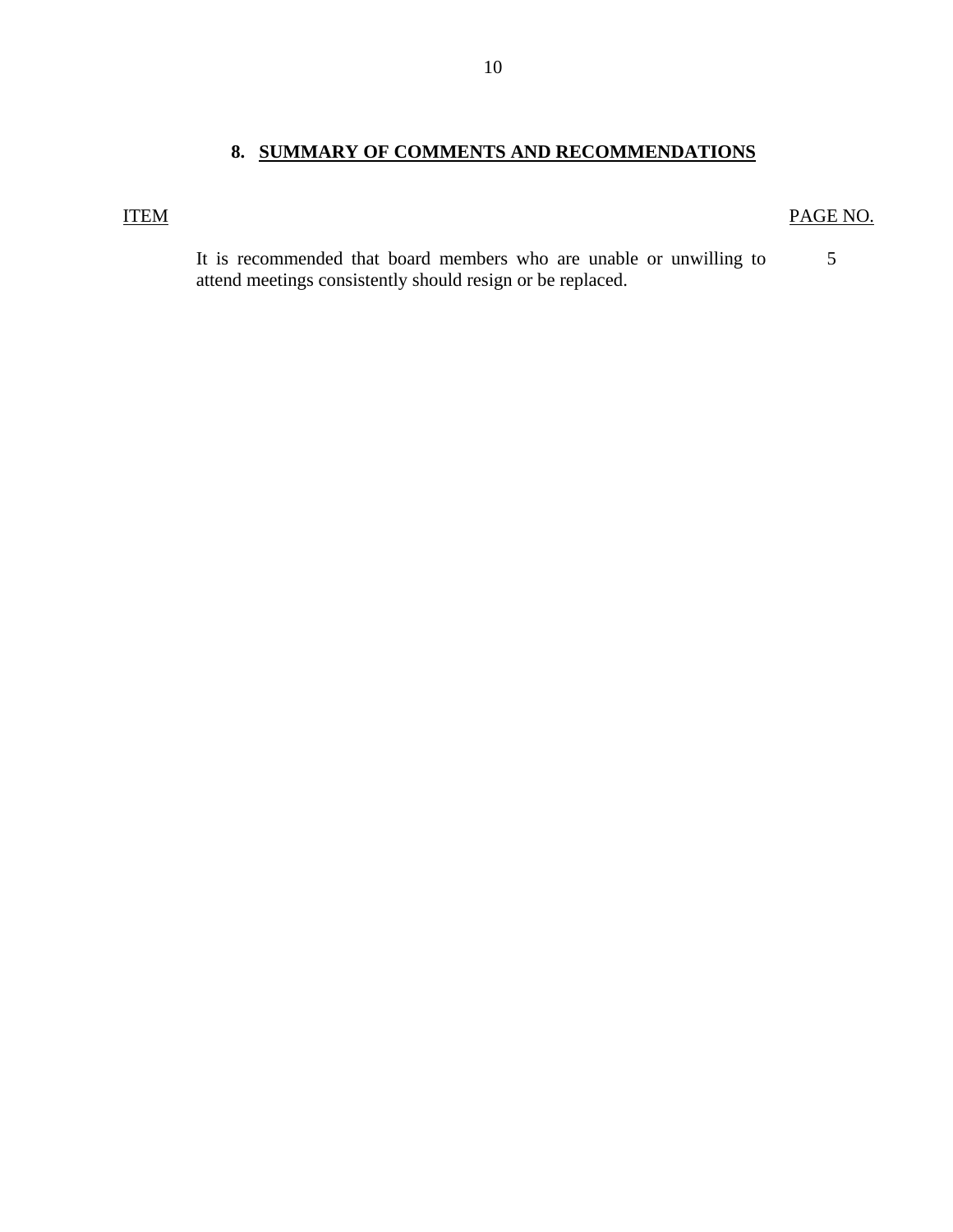Respectfully submitted,

 $\frac{1}{\sqrt{S}}$ 

 Bernard Lott Senior Insurance Examiner

STATE OF NEW YORK  $\quad$  ) )SS.  $\lambda$ COUNTY OF NEW YORK)

BERNARD LOTT, being duly sworn, deposes and says that the foregoing report submitted by him, is true to the best of his knowledge and belief.

 $\frac{|S|}{|S|}$ 

Bernard Lott

Subscribed and sworn to before me this  $\_\_\_\_\_\$  day of  $\_\_\_\_\_\_2$  2011.